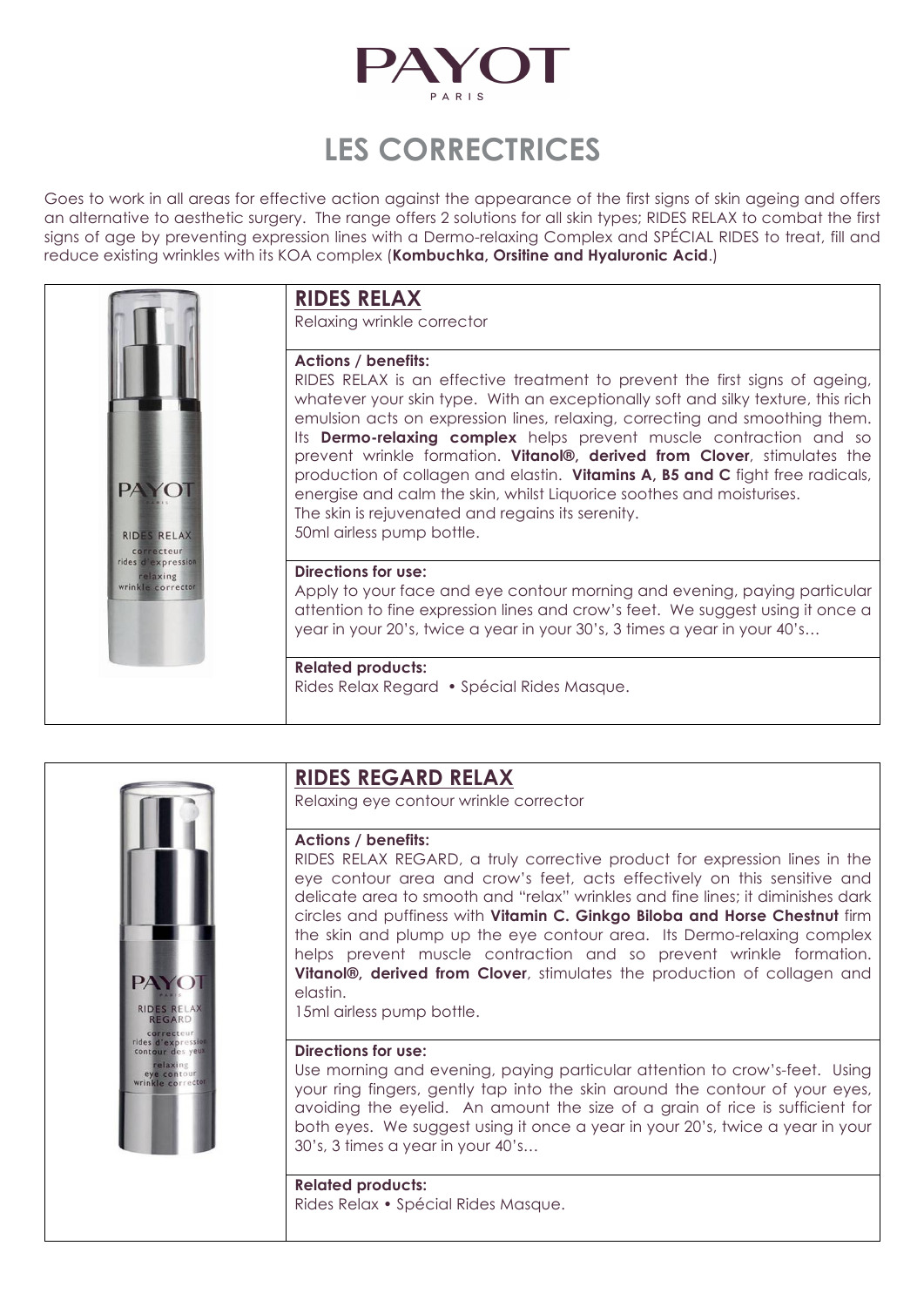

| <b>PAYOT</b><br>SPÉCIAL RIDES<br>SERUM<br>soin ultra-lissant<br>tra-smoothing care | <b>SPÉCIAL RIDES SÉRUM</b><br>Ultra smoothing care                                                                                                                                                                                                                                                                                                                                                                                                                                                                                                                                |
|------------------------------------------------------------------------------------|-----------------------------------------------------------------------------------------------------------------------------------------------------------------------------------------------------------------------------------------------------------------------------------------------------------------------------------------------------------------------------------------------------------------------------------------------------------------------------------------------------------------------------------------------------------------------------------|
|                                                                                    | <b>Actions / benefits:</b><br>Spécial Rides Sérum reawakens your skin cells' memory for optimal anti<br>wrinkle results: instant and long-lasting smoothing of deep and surface<br>wrinkles. Hyaluronic Acid lifts and fills wrinkles and Kombuchka prevents<br>collagen and elastin fibres being damaged and weakened from within by<br>our skin's own enzymes. Boasting an exceptional texture, it leaves the skin<br>smooth and rejuvenated as if renewed. Created specifically to reduce and<br>fill existing wrinkles, whatever your skin type.<br>30ml Airless pump bottle. |
|                                                                                    | Directions for use:<br>Morning and evening, apply $2 - 3$ pumps to cleansed face, neck and<br>décolleté. Tap any residue into the skin and apply Spécial Rides Crème on<br>top.                                                                                                                                                                                                                                                                                                                                                                                                   |
|                                                                                    | <b>Related products:</b><br>Spécial Rides Contour Yeux et Lèvres • Spécial Rides Crème • Spécial Rides<br>Masque.                                                                                                                                                                                                                                                                                                                                                                                                                                                                 |